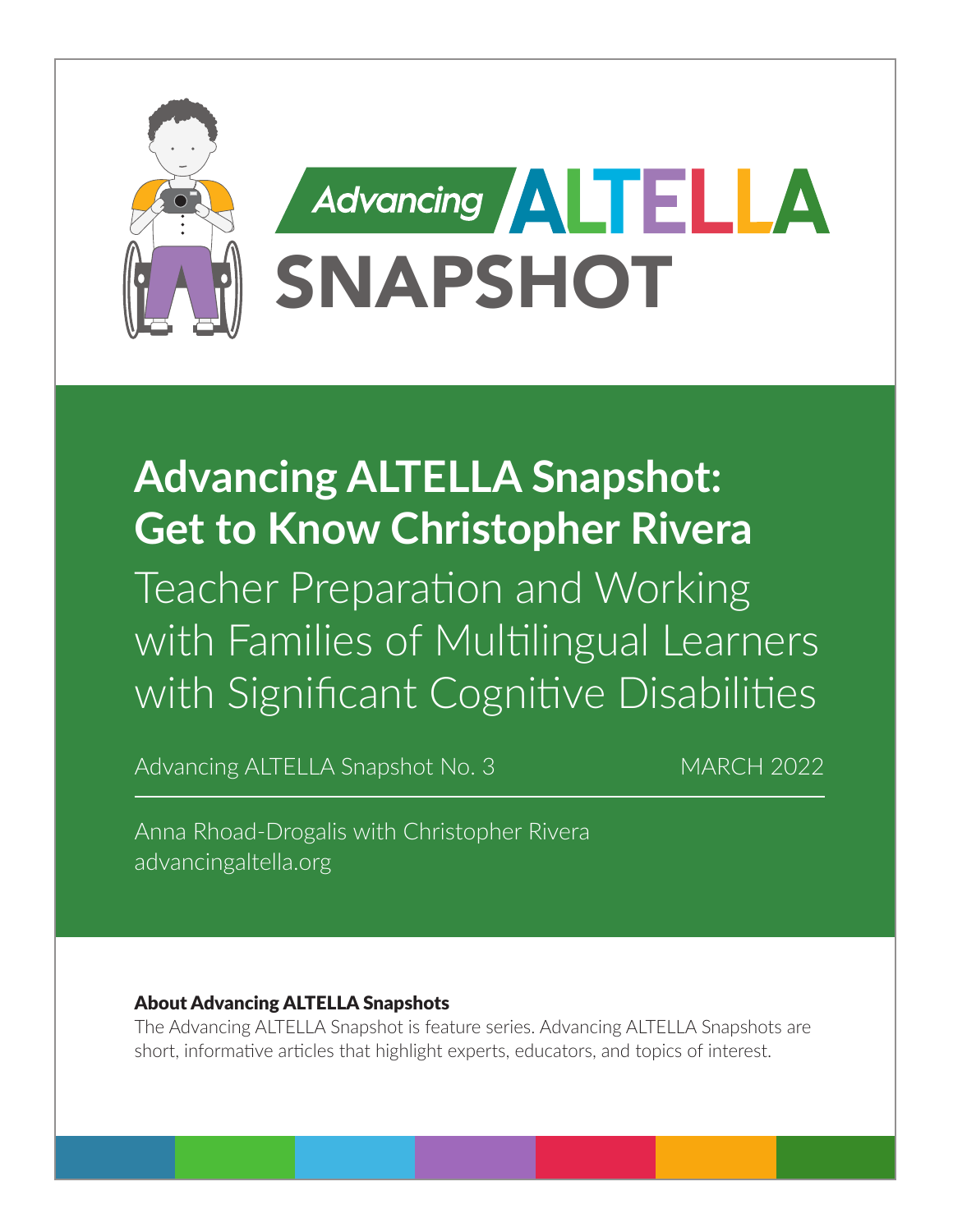

# Dr. Christopher Rivera: THE FACTS

**TITLE:**  Associate Professor in Special Education

## **AFFILIATION:**

East Carolina University

#### **AREA OF INTEREST:**

teacher preparation and working with families of multilingual learners with significant cognitive disabilities

# Get to know Advancing ALTELLA Expert Christopher Rivera

Dr. Christopher Rivera is an Associate Professor at East Carolina University in Special Education and is passionate about working with culturally and linguistically diverse students with disabilities. Before joining East Carolina University, he taught students with severe cognitive disabilities and autism. Dr. Rivera spoke with us about strategies for working with students with significant cognitive disabilities, communicating with students' families about assessments, and prioritizing cultural awareness alongside language and disability related needs.

Though experts are still learning how to best prepare teachers to work with multilingual learners who have significant cognitive disabilities, Rivera suggests using strategies from English language education and from special education.

"Understanding some of those strategies that are best practices that already exist in the field of special education, there is no reason why those can't be flipped and used to teach those specific skills that focus on language over on the EL side," says Rivera.

Rivera emphasizes how important it is for teachers to prioritize both language needs and disability related needs for multilingual learners with significant cognitive disabilities.

"There needs to be an equal balance of maintaining that cultural identity of the student, so that language aspect, that bilingualism, which is, in my opinion is a strength, but it's often looked at as a deficit, but just as equally important is that academic—or what's needed in those academics," he says.

When developing assessments for multilingual learners with significant cognitive disabilities, he recommends thinking carefully about the response modes and supports available to students.

"If the student is verbal, what kind of verbal response am I expecting? Am I expecting something that's very clear and articulate? Or if this student has some sort of speech impediment, what are going to be those acceptable responses for the student and for the assessment? And so, I think thinking very carefully about what those items are, and then also thinking very carefully about if I've provided supports to students the entire time that they were learning whatever the item might be, and now it's time for an assessment, I can't remove those supports, and say, 'alright now take the assessment'. I've got to keep those supports in there, especially if I've taught the student to use supports in order to be successful," he says.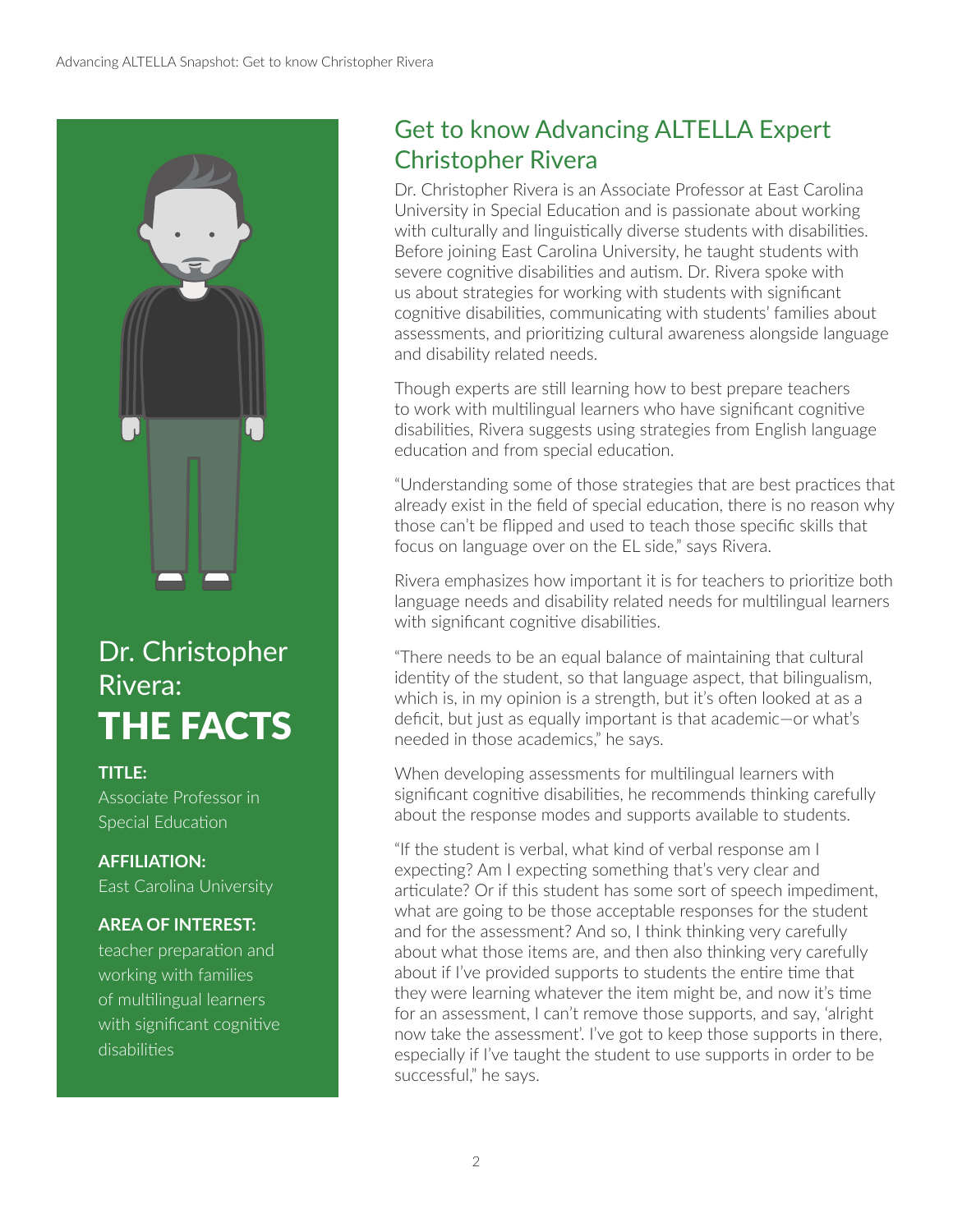"Teachers need to familiarize themselves with alternative language assessments and verify what accommodations can be used and compare those to accommodations that are currently being used in the classroom. There's a possibility that some accommodations used in the classroom, may not be permitted during a language assessment. If teachers know what the rules are, ahead of time, they can plan better. They can look over supports and see which ones might overlap and prepare to implement alternative supports that students may need for assessment purposes," he recommends.

Rivera emphasizes the importance of teachers developing their cultural awareness and learning to partner with culturally and linguistically diverse families.

"Just imagine if you were a kiddo with a significant cognitive disability, who's also linguistically diverse, communicationally diverse, and you happen to be a minority. I don't think we truly understand how that impacts families and those students. And again, that mindset that teachers may have in continuing kind of a deficit way of thinking—and that's not to pigeonhole that all teachers think like this because I don't believe that—but there has to be some push into how do we use those strengths that these students have and bend them in the classroom," says Rivera.

When it comes to developing IEP goals for multilingual learners with significant disabilities, Rivera suggests engaging the family to individualize the plan for each student, particularly when thinking about transitioning out of the K-12 system.

 "Kids who have disabilities end up not getting jobs, like their typically developing peers. Their living situations are often very, very different. So then, what—and this is me with my high school teacher thinking cap on—to me it matters that they have the language skills that are necessary, not just to access the academics, but also to be able to be a contributing member in their community," he says.

Rivera also points to a need for teachers to talk with families about the purpose and use of assessments in

#### the classroom.

"We don't care where your kiddo is at, we just want to know where so we can begin moving forward. And it's through the assessments that we can figure out what we need to do to improve our teaching, to improve what strategies we might use. And the more information we get about your kid, the better we are at meeting his or her needs," says Rivera.

In closing, he emphasizes the need for continued advocacy on behalf of multilingual learners with significant cognitive disabilities.

"I think if I were to make any other comment, it's just to plead with people to continue to advocate for these kids., to continue to advocate for the parents, and to continue to advocate for their teachers. Because I know oftentimes, individually, many times they feel alone, especially when they get those roadblocks, when they're feeling like they're not getting the support that they need all across the spectrum. And so, I think the more we advocate, the more we bring this to light, the more we have these discussions like this, I think it bodes well for everyone to know that, for parents and teachers to know that, there are organizations like this that are taking the times to really sift through all of this and to try and pave the way for researchers to have more information," he says.

### Learn more: Christopher Rivera's suggested resources

- **• Evidence-based practices for students with severe disabilities:** [https://ceedar.education.](https://ceedar.education.ufl.edu/wp-content/uploads/2014/09/IC-3_FINAL_03-03-15.pdf) [ufl.edu/wp-content/uploads/2014/09/IC-3\\_](https://ceedar.education.ufl.edu/wp-content/uploads/2014/09/IC-3_FINAL_03-03-15.pdf) [FINAL\\_03-03-15.pdf](https://ceedar.education.ufl.edu/wp-content/uploads/2014/09/IC-3_FINAL_03-03-15.pdf)
- **• The role of primary language development in promoting educational success for language minority students:** [https://www.researchgate.](https://www.researchgate.net/publication/269101664_The_Role_of_Primary_Language_Development_in_Promoting_Educational_Success_for_Language_Minority_Students) net/publication/269101664 The Role of Primary Language Development in Promoting Educational Success for Language Minority **[Students](https://www.researchgate.net/publication/269101664_The_Role_of_Primary_Language_Development_in_Promoting_Educational_Success_for_Language_Minority_Students)**
- **• A literature review of evidence-based literacy assessment and instruction practices for English learners with significant cognitive disabilities:**  [https://nceo.info/Resources/publications/](https://nceo.info/Resources/publications/OnlinePubs/Report422/default.html) [OnlinePubs/Report422/default.html](https://nceo.info/Resources/publications/OnlinePubs/Report422/default.html)